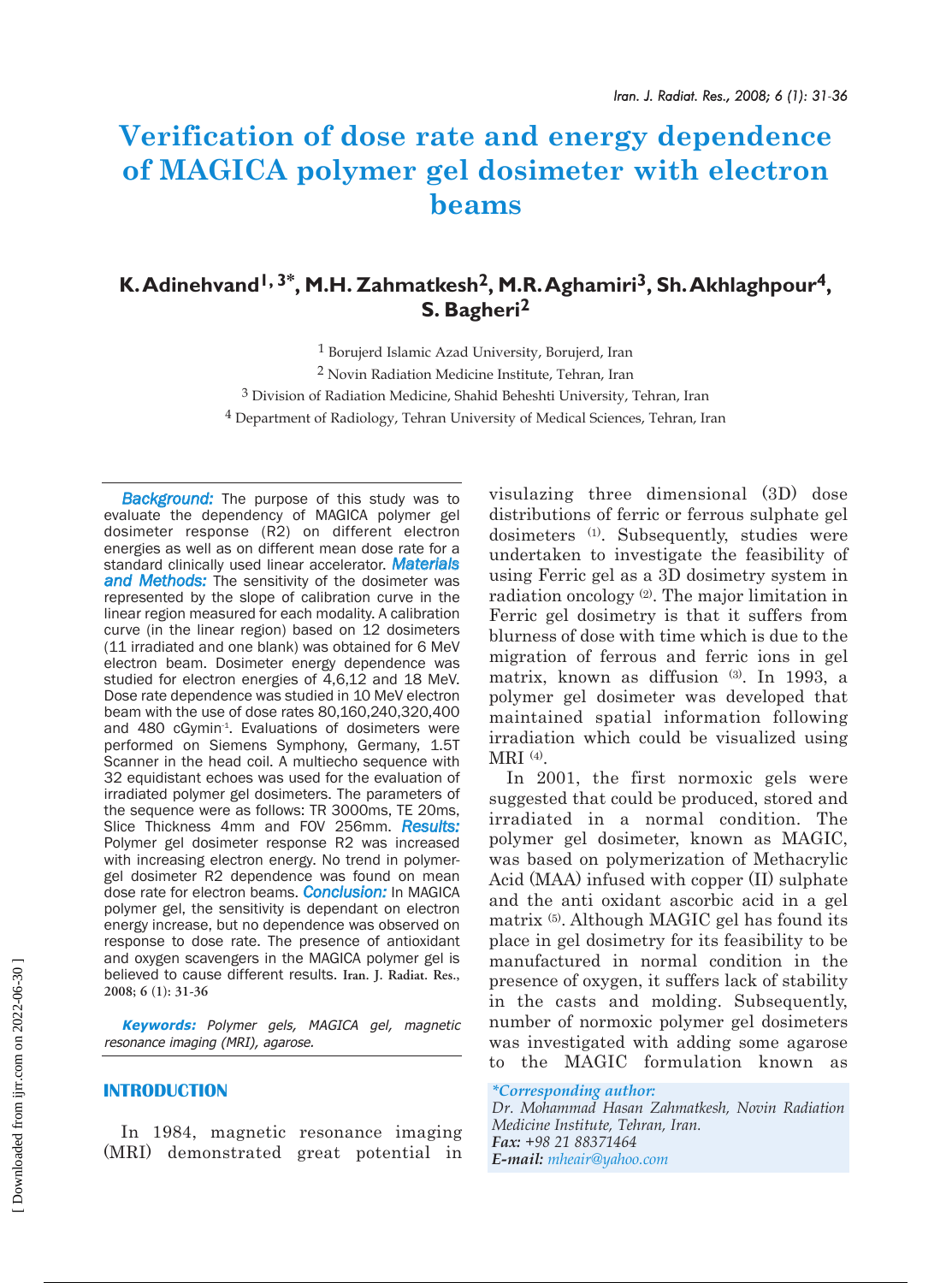#### *K. Adinehvand, M.H. Zahmatkesh, M.R. Aghamiri et al.*

MAGICA, to optimize the gel characteristics including stability, dynamic range, reproducibility and increasing stiffness (6). Magnetic Resonance Imaging (MRI) has been most extensively used for the evaluation of absorbed dose distributions in polymer gel dosimeters. In the MRI evaluation of polymer gel dosimeters, changes in R2 are a result of physical density changes of irradiated polymer gel dosimeters. Many factors such as polymer gel composition, temperature variation during irradiation, type and energy of radiation, dose rate, temperature during MRI evaluation, time between irradiation to MRI evaluation, and strength of magnetic field have been studied by different authors (4, 7-9). All these factors can potentially affect polymer gel dosimeter response and significantly influence measured results. Consequently, it is important to evaluate and quantify each individual factor. This study has been focused on evaluation of the dependence of MAGICA polymer gel dosimeter response on different energies and dose rates in electron beams.

#### **MATERIALS AND METHODS**

#### *Preparation of polymer gel dosimeter*

A MAGICA polymer gel dosimeter was prepared. All chemicals (gelatin, ascorbic acid, CuSO4.5H2O, hydroquinone and methacrylic acid) were provided by Sigma Aldridge and Flucka with experimental grade. HPLC water was obtained from Novin Medical Radiation Institute in Tehran. The preparation of the gel was carried out in a similar procedure as described by Fong et al. (2001) with slight difference due to the presence of agarose in MAGICA formulation. First, water was divided into 5 flasks of varying sizes, ready for dissolving each substance. Gelatin was added in to about 60% of the total HPLC de-ionized water. Two electrical heating plates provided with magnetic stirring and thermostatic control were used to heat the solutions. Gelatin was allowed to swell for about an hour and then the solution was stirred and heated to about

50°C until a clear solution was obtained, ensuring all gelatin powder has been dissolved. When the temperature of gelatin solution reached near  $40^{\circ}$ C, agarose was added to about 30% of warm water which had been heated up to 50°C. Agarose solution was stirred and heated to about 90°C at which agarose was thoroughly dissolved. At this time gelatin solution should have reached near 50°C. Both solutions were allowed to cool. The gelatin solution was larger in volume compared to the agarose solution, thus agarose solution cools faster in spite of its higher temperature. However, the cooling rates can be adjusted with respect to each other by proper adjustment of the heating plates. When both solutions cooled to an equal temperature about  $47^{\circ}$ C, agarose solution was added to the gelatin solution and stirring continued. Stirring never stopped before the end of fabrication. At  $45^{\circ}$ C, Hydroquinone, which had been solved in about 5% of water, was added to the mixture. The remaining 5% of water were divided into two portions and in each portion Ascorbic Acid (AA) and Copper (II) sulphate were dissolved after being weighed. These two chemicals, which together play the role of oxygen scavenger, were added to the mixture when temperature declined to about  $37^{\circ}$ C. Methacrylic Acid (MAA) was added at the same temperature. The amount of MAA for all gel fabrications was 9% of the total weight of gel except in one experiment in which more MAA was used. The gel was then decanted into test tubes or poured into the phantoms and left in a typical refrigerator at about  $4^{\circ}$ C to set. Gel phantoms and calibration tubes were not irradiated in the first 24 hours after being manufactured. All irradiations were performed after that period (5, 6).

#### *Irradiation of polymer gel dosimeter*

Variation of transverse relaxation rate (R2) due to electron beam was studied for 4, 6, 12 and 18 MeV electron beams. Dose rate dependency was studied only in 10 MeV electron beam with dose rates of 80,160,240,320,400 and 480 cGymin-1 . To obtain calibration curves, 12 dosimeters were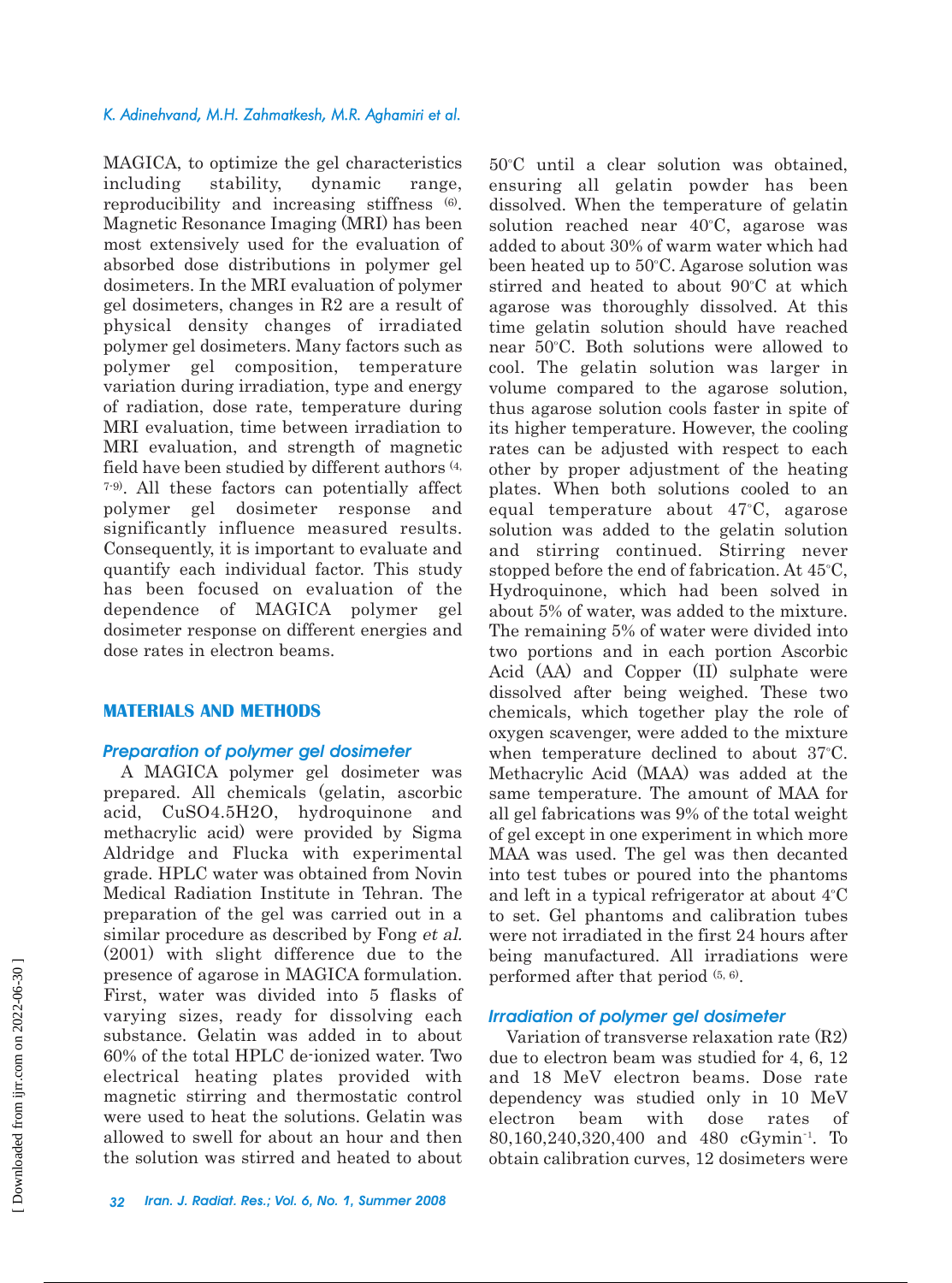#### *Dose rate and energy dependence of MAGICA*

irradiated with doses in the range of 0-4000 cGy (0, 250, 500, 750, 1000, 1250, 1500, 1750, 2000, 2500, 3000, 4000cGy) for 6 MeV electron beam (24 hour) after gel preparation. To ensure homogeneous irradiation of the dosimeter, the gel phantom was fixed in the center of a water-filled cylindrical shape container. Four perpendicular fields  $(SSD=100 \text{ cm}, \text{ field size} = 20 \times 20 \text{ cm}^2)$  were used for polymer gel irradiation. All exposures were performed on the same date by the same repetition rate of 400 cGy/min.

## *Calibration curve in a polymer gel dosimeter*

Polymer gel dosimeters in Perspex phantoms were homogeneously irradiated with 6 MeV electron beam with an Elekta linear accelerator located in Tehran. Delivered doses were from 0-4000 cGy. The calibration curve (R2 versus applied absorbed dose) was obtained and plotted.

#### *MRI evaluation of polymer gel dosimeter*

Evaluations of dosimeters were performed on a Siemens Symphony Germany, 1.5T scanner in the head coil one day after irradiation. All samples of the polymer gel dosimeter were left inside the MRI room for a sufficiently long time (2 hours) to become temperature equilibrated with the room temperature. A multiecho sequence with 32 equidistant echoes was used for the evaluation of irradiated polymer gel dosimeters. The parameters of the sequence were as follows: TR 3000 ms, TE 20ms, Slice Thickness 4mm and FOV 256mm.

#### $(a)$  $25$ 20 R2 (L/Sec) 15 10  $\overline{\phantom{a}}$  $\Omega$ 500 1000 1500 2000 2500 3000 3500 4000  $\Omega$ Dose  $(cGy)$  $Y = 0.002x + 3.4081$  $= 0.892$  $(b)$ 14  $12$ R2 (L/Sec) 10  $\mathcal{I}$ n 500 750 1000 1250 1500 1750 2000 Dose  $(cGy)$  $Y = 0.0072x - 5.784$  $R^2$  = 0.9843 (c)  $25$  $20$ R2 (L/Sec) 15 10 5 Û 1750 2250 2750 3250 3750 4250

Figure 1. MAGICA polymer gel dosimeter R2 response on absorbed dose in range of 0-4000cGy.

Dose  $(cGy)$ 

linear and a line with 89% correlation is fitted but the slope is low  $(0.002 \text{ S}^{-1} \text{cGy}^{-1}),$ (c) from 1750 to 4000 cGy in which a good linear region with correlation of 98% and slope of  $0.0072 S^{-1}cGy^{-1}$  can be seen  $(10)$ .

2- Response of the energy dependence was obtained for 4, 6, 12 and 18 MeV nominal electron energy and is shown in figure 2. A



#### Figure 2. Dependence of MAGICA polymer gel dosimeter response to the energy of electron beam.

### **RESULTS**

1- Dependence of R2 response to the absorbed dose in the range of 0- 4000 cGy is shown in figure 1. As it can be seen, the calibration curve is increasing with dose but 3 different regions are visible, (a) from zero to 250 cGy which no response is seen, (b) from 500 to 1750 cGy in which response is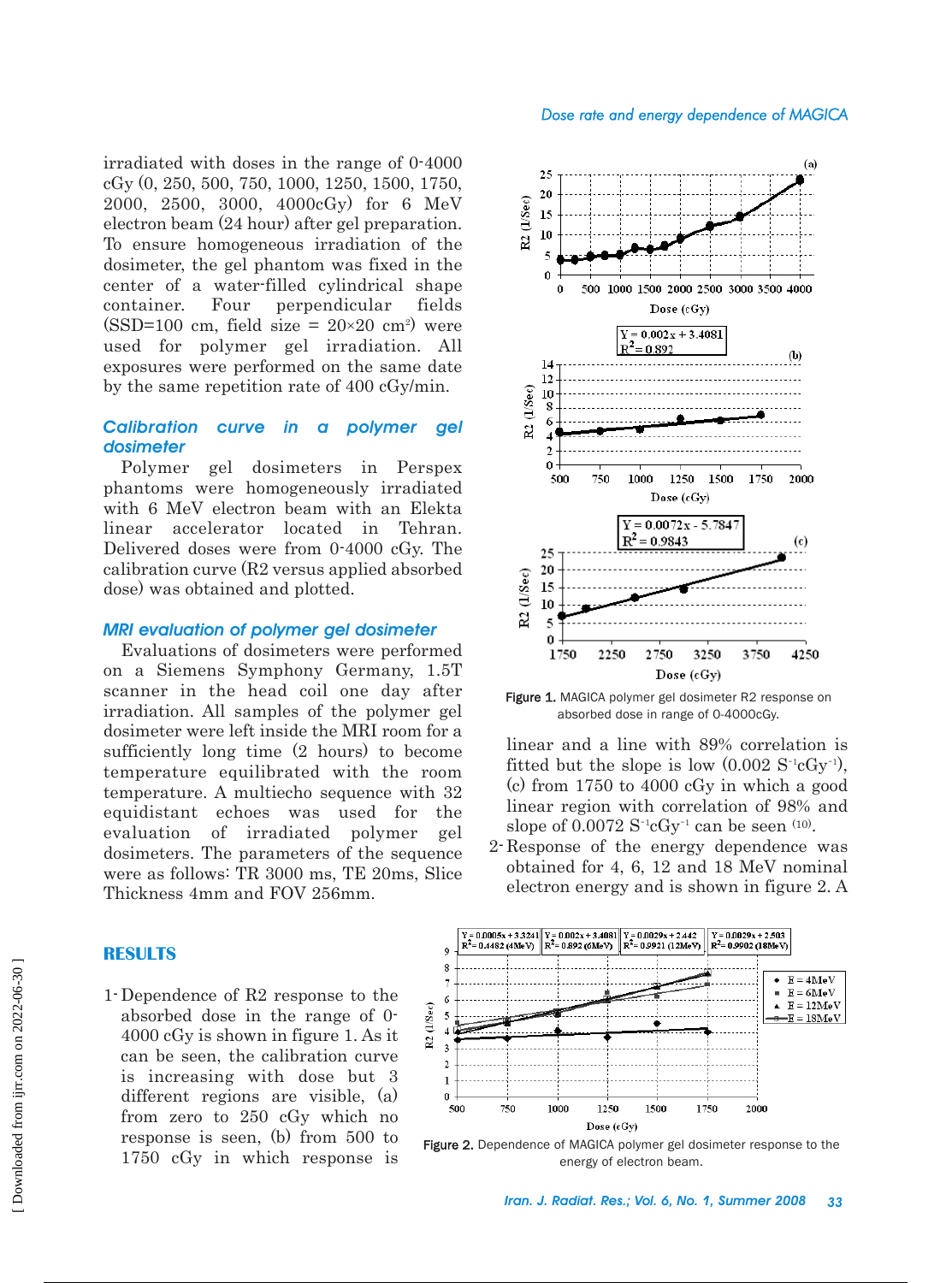#### *K. Adinehvand, M.H. Zahmatkesh, M.R. Aghamiri et al.*

linear function is fitted to each set of data and their slope and correlation were found. As it can be seen from figure 2, dependence of MAGICA polymer gel sensitivity to the energy of electron is shown. As the energy increases from 4 to 18 MeV the sensitivity increases from  $0.001$  to  $0.003$   $S^{-1}cGy^{-1}$ : which is 66% variation in energy  $(10)$ .

$$
\left(\frac{0.003 - 0.001}{0.003}\right) \times 100 \approx 66\%
$$

3- Dose rate dependence for MAGICA gel was verified in figure 3. With a 10 MeV electron beam 1000 cGy dose was delivered to the gel phantoms with dose rates varying from 80,160,240,320,400 and 480 cGymin-1 . A line was fitted to the data which shows no significant dependence of R2 to dose rate  $(10)$ .



Figure 3. Verification of MAGICA gel dosimeter response to electron beam dose rates; a) calibration response from 0-4000cGy, b) linear response from 500-1750cGy, c) linear response from 1750-4000cGy.

#### **DISCUSSION**

According to the best knowledge of the authors, no published document was found on MAGICA gel dosimeter irradiated to electron beams. One researcher has used BANG-2 (gelatin, N-N-methylene-bis-acrylamide (BIS), acrylic acid. NaOH, dionized water) with electron beams  $(9, 12, 16$  and  $20 \text{ MeV})$  (11). They found that BANG-2 response in dependent to electron energy but is independent to dose rate. This findings are consistent with our investigation in MAGICA gel, however the ingredient of the gels are very much different. It is believed that high energy electrons interact with material of polymer gel and

produce secondary electrons. These electrons are absorbed in the dosimeter with simultaneous initialization induced polymerization and cross linking of acrylic monomers. Therefore electrons are responsible for chemical change in polymer gel.

Few other researching groups e.g. Ibbott et al. and Farajollahi et al. used BANG gel (Bis, gelatin, acrylamid and dionized water) with electron and photon beams (12, 13). Baldock et al. (14) used PAG (poly acrylamid, gelatin) gel dosimeter with electron and photon beams. These researchers found that the response of polymer gels is independent to dose rate and energy. Energy independence of these gels could be justified with different types of gels and ingredient and possibly different values of accuracy.

#### **REFERENCES**

- 1. Gore JC, Kang YS, Schulz RJ (1984) Measurement of radiation dose distributions by nuclear magnetic resonance (NMR) imaging. *Phys Med Biol, 29: 1189-97.*
- 2. Olsson LE, Fransson A, Ericsson A, Mattsson S (1990) MR imaging of absorbed dose distributions for radiotherapy using ferrous sulphate gels. *Phys Med Biol, 35: 1623-31.*
- 3. Schulz RJ and Gore JC (1990) Reported in imaging of 3D dose distributions by NMR national cancer institute grant application. 2RO1CA 46605-04.
- 4. Maryanski MJ, Gore JC, Kennan R, Schulz RJ (1993) NMR relaxation enhancement in gels polymerized and cross linked by ionizing radiation: A new approach to 3D dosimetry by MRI. *Magn Reson Imag, 11: 253-8.*
- 5. Fong PM, Keil DC, Does M, Gore CJ (2001) Polymer gels for magnetic resonance imaging of radiation dose distributions at normal room atmosphere. *Phys Med Biol, 46: 3105-3113.*
- 6. Zahmatkesh MH, Kousari R, Akhlaghpour Sh, Bagheri SA (2004) MRI gel dosimetry with methacrylic acid, ascorbic acid, hydroquinone and copper in agarose (MAGICA) gel. Preliminary, proceedings of DOSGEL *2004*. Sep 13-16, 2004, Ghent, Belgium.
- 7. Maryanski MJ, Schulz RJ, Ibbott GS, Gatenby JC, Xie J, Horton D, Gore JC (1994) Magnetic resonance imaging of radiation dose distributions using o polymer gel dosimeter. *Phys Med Biol, 39: 1437-1455.*
- 8. Maryanski MJ, Ibbott GS, Estman P, Schulz RJ, Gore JC (1996) Radiation therapy dosimetry using magnetic resonance imaging of polymer gels. *Med Phys, 23: 699- 705.*
- 9. Kennan RP, Richardson KJ, Zhong J, Maryanski MJ, Gore JC (1996) The effects of cross-link density and chemical exchange on magnetization transfer in polyacrylamide